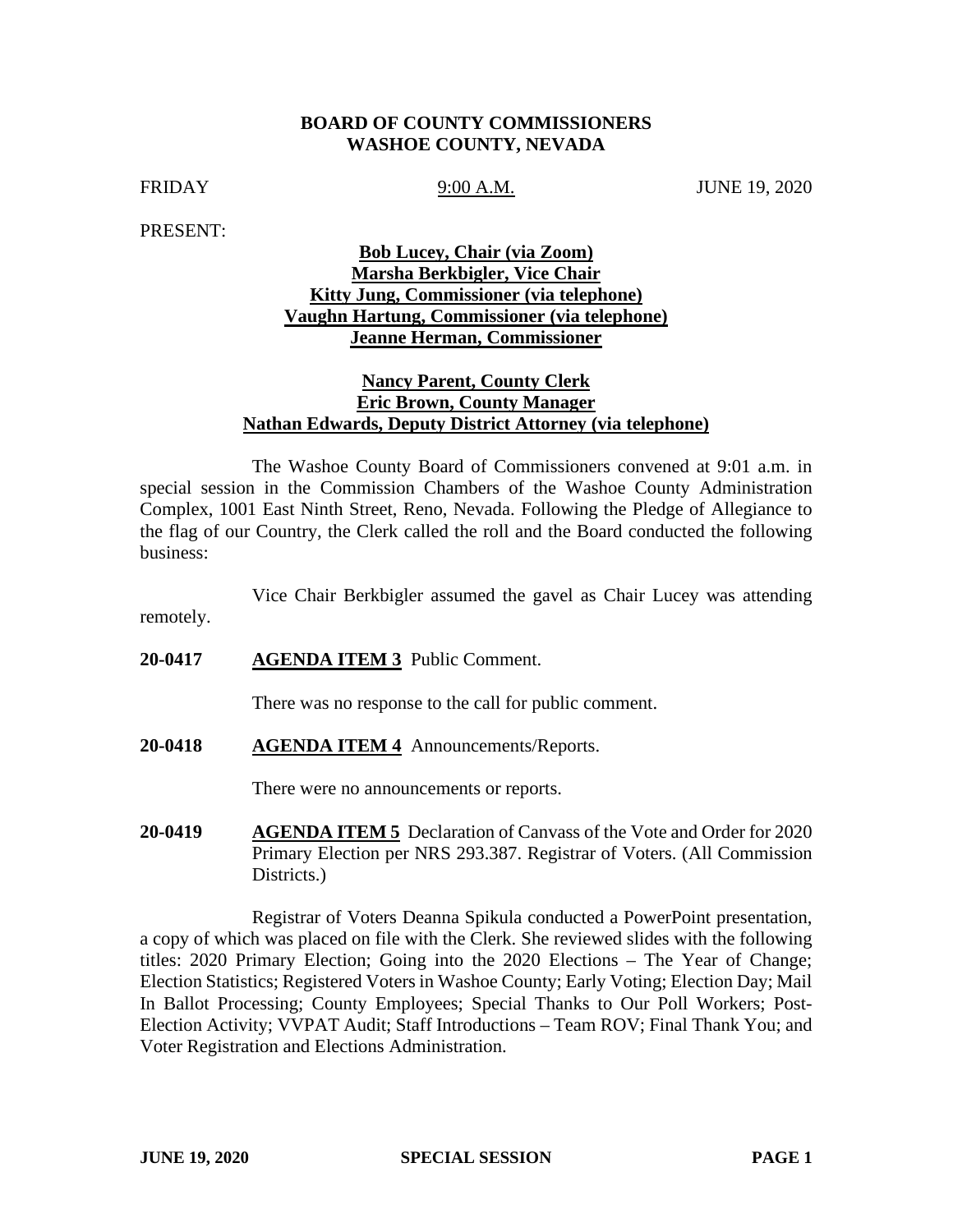Ms. Spikula detailed some of the changes being implemented in Washoe County as the primary election approached, such as automatic and same-day voter registration. The Registrar of Voters' Office also had internal goals, Ms. Spikula said, in order to better serve the citizens and voters of Washoe County. She discussed the interactive sample ballot initiative, the Adopt a Polling Place program, and the work done with Geographic Information Systems staff to develop a wait time app and a results reporting dashboard. She indicated constituents seemed excited to be able to see the election results and turnout at a glance. She also explained that, as a result of the COVID-19 (C19) pandemic and in conjunction with the Secretary of State's office and other Clerks in Nevada, a decision was made to change to an all-mail election in order to protect citizens' health and safety.

Ms. Spikula said Washoe County went into the primary election with 291,434 registered voters, with almost the same number of registered Democrats as Republicans; after the election, Democrats held a slight majority in the County, but the numbers were very close. She noted the number of Nonpartisan registered voters had also increased, but this could change as the general election approached. She reviewed the primary election voter turnout statistics, as well as early voting and election day activities. As for mail-in ballots, 292,247 were issued and 92,720 were returned. Most voters mailed in their responses, while approximately 3,000 individuals came to vote in person.

Ms. Spikula noted there was only one in-person polling location due to the C19 pandemic, and social distancing, sanitization, and safety guidelines had been followed to protect both voters and staff. She thanked the many County employees, poll workers, and volunteers who assisted with the election, as well as the County Manager's office, the Communications Team, and the Comptroller's Office whose staff adopted the polling location. She remarked that, although the election had been very busy, the voting process itself was efficient and quick, and she felt this was a testament to the County and its employees and volunteers who were willing to help in any way they could. Finally, she thanked the voters of Washoe County for participating and being the most important part of the election process. She emphasized it was staff's job to make sure voters had a voice in the elections.

Ms. Spikula discussed the processing and verification of mail-in ballots, and the post-election activities completed as required per Nevada Revised Statute 293B.165. She stated the voter-verified paper audit trail, per Nevada Administrative Code 293.255, found no errors; reconciliation was also complete and abstracts would soon be posted. She thanked her staff in the Registrar of Voters office and discussed the efforts that went into making the election run smoothly behind the scenes.

Vice Chair Berkbigler and Commissioner Hartung thanked Ms. Spikula and her staff, congratulating everyone on a job well done.

Assistant District Attorney Nathan Edwards then asked the Registrar of Voters a series of questions on the record to complete the canvass. Mr. Edwards asked whether Ms. Spikula had reviewed all the election results; she answered affirmatively. He

**PAGE 2 SPECIAL SESSION JUNE 19, 2020**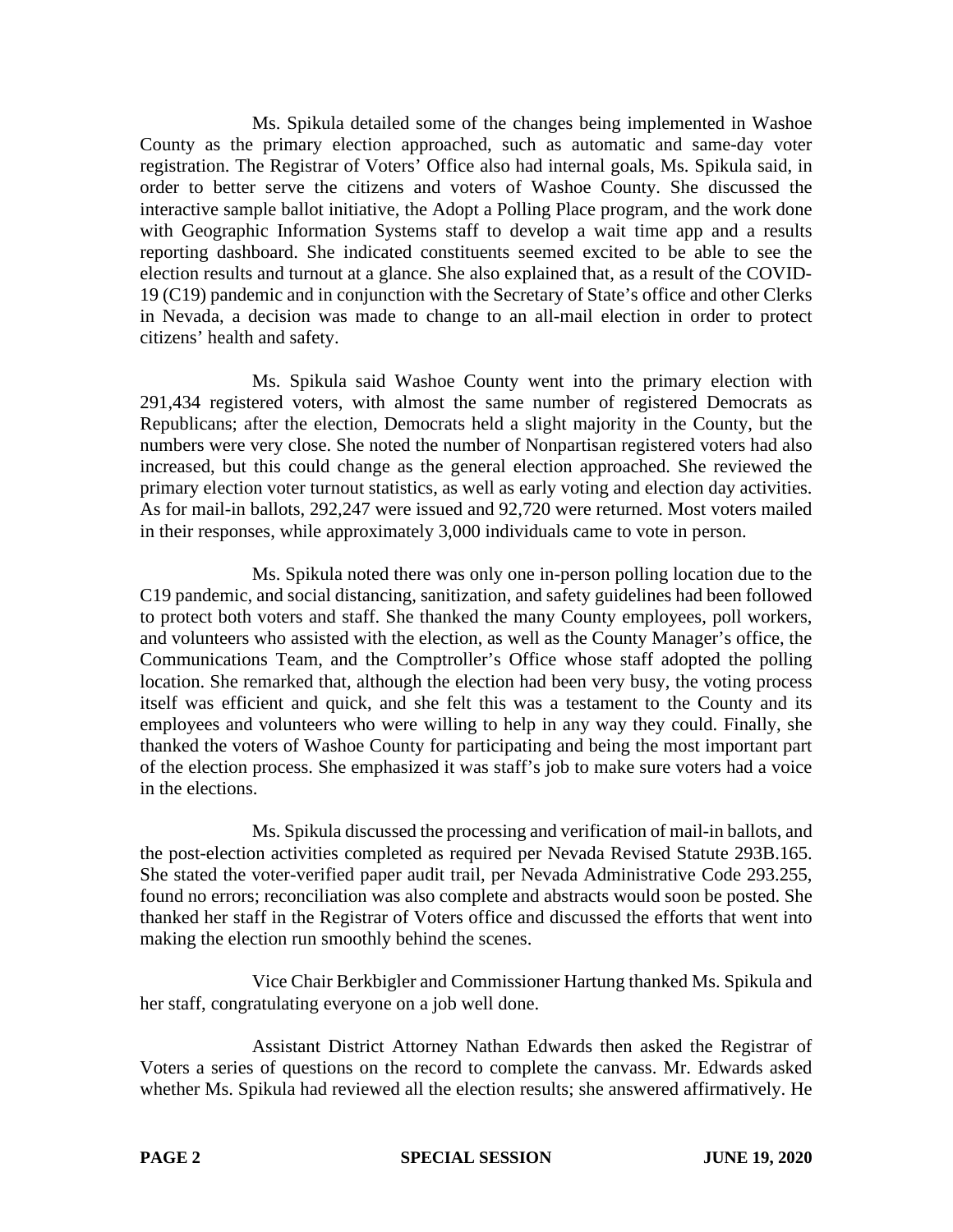asked whether she had noted any errors or if any clerical errors had been discovered after the canvass. Ms. Spikula responded no errors had been noted. Mr. Edwards inquired whether there was any need to make changes based on Ms. Spikula's review of the results of the election; she replied there was not. Mr. Edwards concluded that, based upon Ms. Spikula's answers, it was his legal opinion that the information provided by the Registrar of Voters was sufficient for the Board to declare the results of the election.

There was no response to the call for public comment.

Vice Chair Berkbigler expressed surprise she had heard no complaints regarding the election, whereas she normally received many calls during elections. She noted she received a few calls from constituents who were concerned that people stood too close together in the waiting line or were carrying signs. The Vice Chair said staff was notified of these concerns, went out to check, and found everything to be fine. She concluded 2020 was a very unique time in history.

On motion by Chair Lucey, seconded by Commissioner Hartung, which motion duly carried on a 5-0 vote, it was ordered that the proposed Declaration of Canvass of the Vote and Order for the 2020 Primary Election be accepted.

Assistant District Attorney Nathan Edwards advised the Board that a motion was also needed to order the creation of an abstract for the County Clerk to enter into the minutes, and to send the abstract and related report to the Secretary of State.

On motion by Commissioner Hartung, seconded by Chair Lucey, which motion duly carried on a 5-0 vote, it was ordered that an abstract be created for the County Clerk to enter into the minutes, and that the abstract and related report be sent to the Secretary of State.

On account of a second motion being made, the Vice Chair again called for public comment, but there was no response.

## **20-0420 AGENDA ITEM 6** Public Comment.

On the call for public comment, County Clerk Nancy Parent read an email from Ms. Annemarie Grant, sister of Thomas Purdy. Ms. Grant expressed disappointment that she had been making public comments for two years and felt the Board of County Commissioners had not addressed her concerns. She shared frustration that her family had to live with the loss of her brother every day, feeling as though justice had not been served. She opined her father should not have settled with the County. She indicated he had been unable to watch the footage of Mr. Purdy's treatment in custody, but she believed he would not have settled the case had he seen the video. She implored Commissioners to decrease funding to the Washoe County Sheriff's Office and redirect it to community resources. She believed the best communities were the ones that provided extensive resources for their community members.